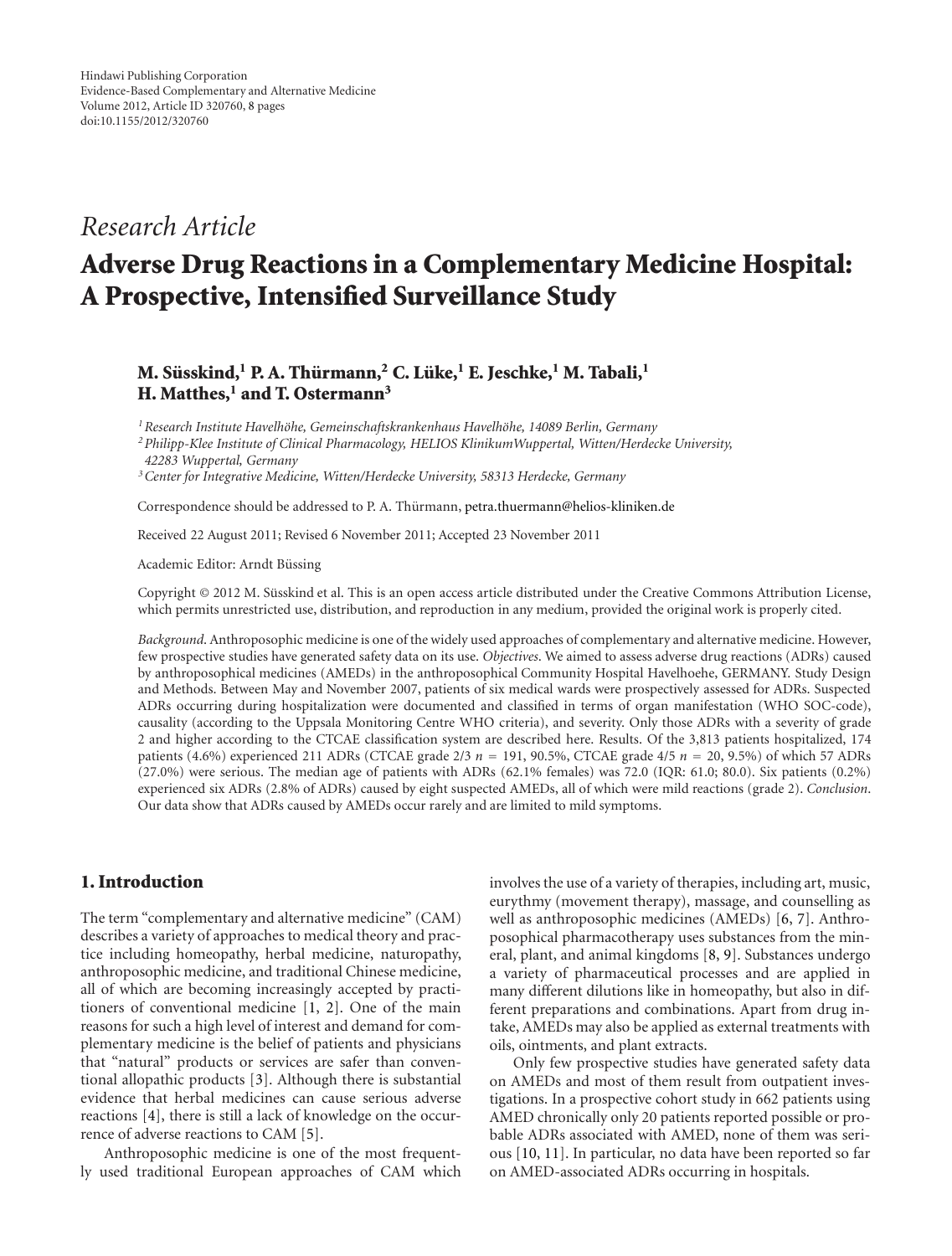In contrast, the nature and frequency of ADRs following the use of conventional drugs in hospitalized patients have been thoroughly studied in recent years [12–14]. Thus, comprehensive ADR surveillance in a hospital setting promises to be an efficient tool to detect all kind of ADRs and all grades of severity.

The aim of this prospective pharmocoepidemiological study was to estimate the incidence of adverse drug reactions (ADRs) with a special focus on ADRs caused by CAM and, in particular, AMEDs. We therefore conducted this study in a community hospital, where AMEDs are frequently used along with conventional drugs and therapies. In order to provide for a valid basis of our detection method and to prove comprehensiveness, ADRs associated with the use of allopathic pharmaceuticals used were also collected and can be compared with data published in the international literature [15–17].

#### **2. Material and Methods**

*2.1. Patients.* A prospective, comprehensive collection of ADRs on six medical wards, including two gastroenterology wards, two general internal medicine wards, one pneumology ward, and one cardiology ward, was carried out at the Community Hospital Havelhöhe (GKH) in Berlin over a sixmonth period between May 15 and November 15, 2007. The GKH is a community hospital with a focus on anthroposophic medicine where about 63% of inpatients on medical wards receive one or more CAM drugs (median 3 (IQR: 1; 5)), of which 92% receive at least one AMED (median 3 (IQR: 1; 5); personal communication), that is, approximately 58% of all patients admitted receive an AMED.

Almost half of patients (46%) in this study came from the geographical catchment area, 32.9% of patients admitted came from further regions within Berlin (approx. 30 km), and 21.1% were admitted from other regions in Germany or from abroad. The latter came to the GKH with the intention of receiving anthroposophic medicine.

*2.2. Anthroposophic Medications (AMEDs) Used in Hospital.* For this study, we used data from the hospital pharmacy to describe usage of the most frequently prescribed substances during the study period on the wards under surveillance, regardless of dilution, pharmaceutical processing, or combination with other substances (Table 1). For example, the frequently prescribed plant *Arnica montana* is included in 19 different preparations of AMEDs (i.e., whole plant and root preparations in 4 different dilutions, preparations of *Arnica* processed with four other plants, essence, gel, ointment, and oil in combination with cuprum), which are administered orally, subcutaneously, or externally.

*2.3. Comprehensive ADR Surveillance and Data Collection.* Prior to investigation, the physicians and nurses of all participating wards were trained in order to increase awareness for ADRs according to a program developed for an educational intervention to improve primary care physicians ADR reporting [18]. Besides principles and theories of ADRs,

typical ADR trigger symptoms and case studies were discussed. Clinical staff was invited to refer directly or by phone to the investigator to report potential ADRs.

A specially trained physician conducted the investigation. She visited the wards three times a week, questioned attending physicians and nurses, and examined the patients' drug charts and medical records for evidence of potential ADRs. A set of trigger symptoms used by the German Network of Pharmacovigilance Centers [19] was applied as were changes in medication and predefined laboratory parameters surpassing specified threshold values (according to CTCAE criteria more than grade II) [20], for detection of ADRs. Nurses' notes were screened for subjective symptoms, such as nausea, vomiting, or headache. In case of suspected ADRs, the investigator conferred with the attending physicians and nurses.

Patient data collected included age, gender, weight, height, date of admission and discharge, Kanofsky index (if applicable), all diagnoses (ICD-10), and drugs (dose, route, and duration of administration). ADR description included start, duration and outcome, suspected drug(s), and management strategies (e.g., drug withdrawal, dose reduction, and additional treatment).

Patients with ADRs obviously resulting in hospital admission and chemotherapy-induced ADRs (such as nausea, vomiting, and leucopenia) were excluded in the study protocol. Recurrences of clostridium-associated diarrhea were subsumed as one ADR.

*2.4. Assessment and Classification of ADRs.* ADRs were classified according to the definition of Edwards and Aronson [21]. We restricted ADR classification to type A, pharmacologic effects which are dose dependent and predictable, and type B, effects which are dose independent and unpredictable, which are the most frequent and accessible types of ADRs recognized in the literature. CIOMS criteria were applied for case definitions [22]. As sources of information for the verification of potential adverse effects, the manufacturer's summary of product characteristics [23], Lexi-Comp Online [24], a Handbook of ADRs [25], and Medline search were used.

Suspected ADRs were assessed and defined according to internationally accepted criteria [22] and classified in terms of organ manifestation (WHO SOC-code), causality [26, 27], and severity [20]. Causality was defined and assessed according to definitions of the Uppsala Monitoring Centre and was classified as certain, probable/likely, possible, unlikely, conditional/unclassified, or unassessable/unclassifiable. Only "possible," "probable," and "definite" ADRs were taken into consideration; such were also classified in terms of causality according to Naranjo et al. [26]. Furthermore, ADRs were classified according to the International Conference on Harmonization criteria as serious and nonserious, as well as in terms of severity according to the Common Terminology Criteria for Adverse Events (CTCAE) in grades 1 to 5 (mildletal) [20, 26, 28, 29].

Assessment for causality and severity was done independently by at least two investigators. Internal quality assurance proceedings were arranged in regular meetings with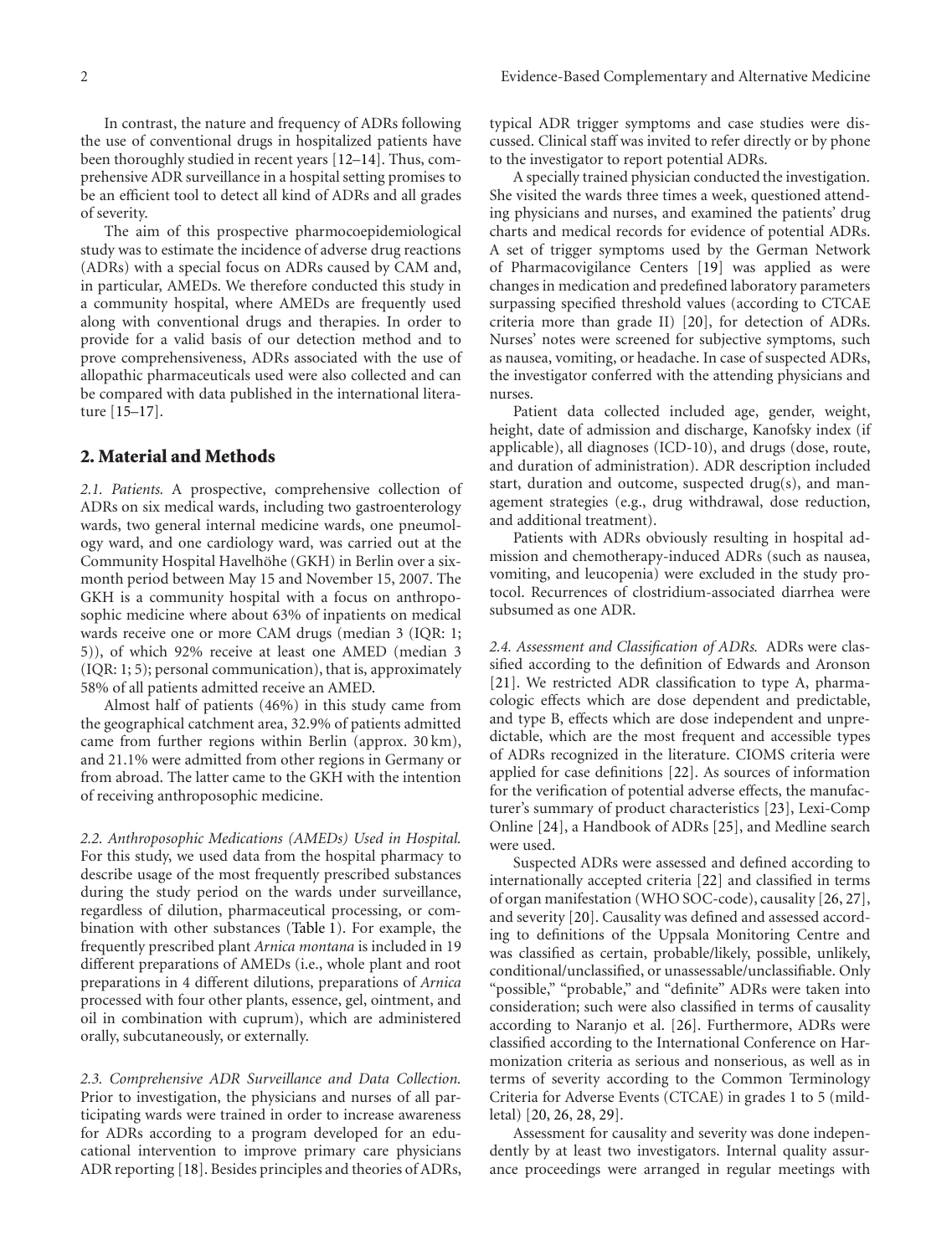| Plant/metala                                              | Main indication                                 | Ampoules<br>[mL] | Dilutions<br>[mL] | Triturations<br>[g] | Tablets<br>[n] | Ointments/oils<br>[g] |
|-----------------------------------------------------------|-------------------------------------------------|------------------|-------------------|---------------------|----------------|-----------------------|
| Kalanchoe daigremontiana/pinnata<br>(cathedral bells)     | Psychic agitation, restlessness,<br>and anxiety | 4512             | 200               | 745                 |                |                       |
| Viscum album (mistletoe extract)                          | Cancer                                          | 2251             |                   |                     |                |                       |
| Aconitum napellus (monkshood)                             | (Neuropathic) Pain                              | 1468             | 500               |                     |                | 20 000                |
| Aurum (gold)                                              | Harmonisation of salutogenic<br>forces          | 1570             | 2700              | 50                  |                | 3 5 0 0               |
| Argentum (silver)                                         | Activation of anabolic processes                | 1330             | 90                |                     |                |                       |
| Arnica montana (arnica)                                   | Traumatic injury                                | 638              | 4210              |                     |                | 18820                 |
| Fragaria vesca/Vitis vinifera<br>(strawberry/vine leaves) | Toxic hepatic damage                            |                  |                   |                     | 8200           |                       |

TABLE 1: Most frequently prescribed anthroposophic medications (AMEDs) based on plant and metal preparations<sup>a</sup> at the Community Hospital Havelhoehe.

<sup>a</sup> Comprising plants and metals in different concentrations, partly also in combination with other ingredients.

the clinical pharmacologist. In addition, if any discrepancies in scoring were discussed between the investigators in conjunction with the clinical pharmacologist, specific medical questions were reconsidered with the respective medical specialist. The consent attained this way was accepted as the final ADR classification.

*2.5. Mistletoe-Induced ADRs.* Although mistletoe (*Viscum album*) can be considered a herbal chemotherapeutic agent due to its cytotoxic properties, we decided to include mistletoe-associated ADRs although ADRs following allopathic cytotoxic drugs had been excluded. Other characteristics, such as modulation of the immune system, have been shown for mistletoe [30–33]. As a consequence, mistletoe is prescribed as a remedy for diverse diseases, for example, rheumatological diseases, hepatitis, and cancer and can be coded using three different ATC codes (L01CP01 plant cytostatics, M09AP06 plant preparations for musculoskeletal disorders, and C02KP02 plant antihypertensive).

Due to its immunomodulating properties mistletoe provokes local (reddening and swelling) and systemic (rise in temperature/fever) reactions, which can be considered type A reactions according to Rawlins [34].

Reactions exceeding the expected measure were classified separately for intravenous or local application and documented in a special section in the database. The criteria are listed below and follow CTCAE criteria: increase of body temperature axillary *>*38.0◦C (CTCAE II◦, hypersensitivity including drug reaction); reddening at the assured injection site *>*50 mm (CTCAE I); itching exceeding the injection site (CTCAE II, pruritus/itching); local swelling *>*10 mm (CTCAE II◦II); swelling of the lymph node *>*10 mm; unexpected, uncharacteristic reaction.

*2.6. Collection and Documentation of Drug Prescriptions.* Data on medicines prescribed in the hospital were collected and recorded manually. In order to achieve a high completeness of data, the recording of all drugs, including causative drugs, was performed only for patients with an ADR and not for patients without a suspected ADR.

ADR-associated drugs were classified by the anatomical therapeutic chemical (ATC) code.

*2.7. Data Analysis.* Collected data were structured hierarchically, allowing for evaluation of a patient and the admission and ADR level using the database QuaDosta, a PostgreSQL database [35]. All statistical analyses were performed using SPSS 16.0 for Windows. Descriptive analysis was used to determine patients with ADRs and ADR frequencies according to SOC code, ATC code, and severity. Medians and interquartile ranges (IQRs) were calculated for continuous, not normally distributed data. The two-tailed chi-square test was used to analyze differences in proportions and the median test was used to analyze age differences. A *P-*value of less than 0.05 was regarded as indicating a statistically significant difference. Subgroup analyses were performed for drug groups according to ATC code.

#### **3. Results**

*3.1. Patient Characteristics.* Over a six-month period, a total of 3,813 patients (2,063 females; 54.1%) with a mean age of  $67 \pm 10$  years, median 55 years, were admitted, stayed at least one night, and were assessed for ADRs (Table 2).

The leading admittance diagnoses were coronary heart disease (5.9%), fatigue (3.5%), dyspnoea (2.7%), pain (2.7%), pneumonia (2.2%), and lung cancer (2.2%).

12.9% of the patients had different types of cancer, 3.5% received chemotherapy, and 9.1% received mistletoe during the hospital stay.

174 patients (4.6%) experienced at least one ADR during their stay in hospital (ADR). The ADR-experiencing patients were more likely to be female (62.1% females, *P <* 0*.*001) and older when compared to patients without ADR (median age 72 years, IQR 61.0; 80.0, see Table 2, *P <* 0*.*001).

*3.2. ADRs.* A total of 211 ADRs (including the 6 ADRs caused by CAM) were detected and documented on the basis of WHO/UMC criteria. They were judged as probable in 123 cases (59%), 72 were judged as likely (34%), and 10 as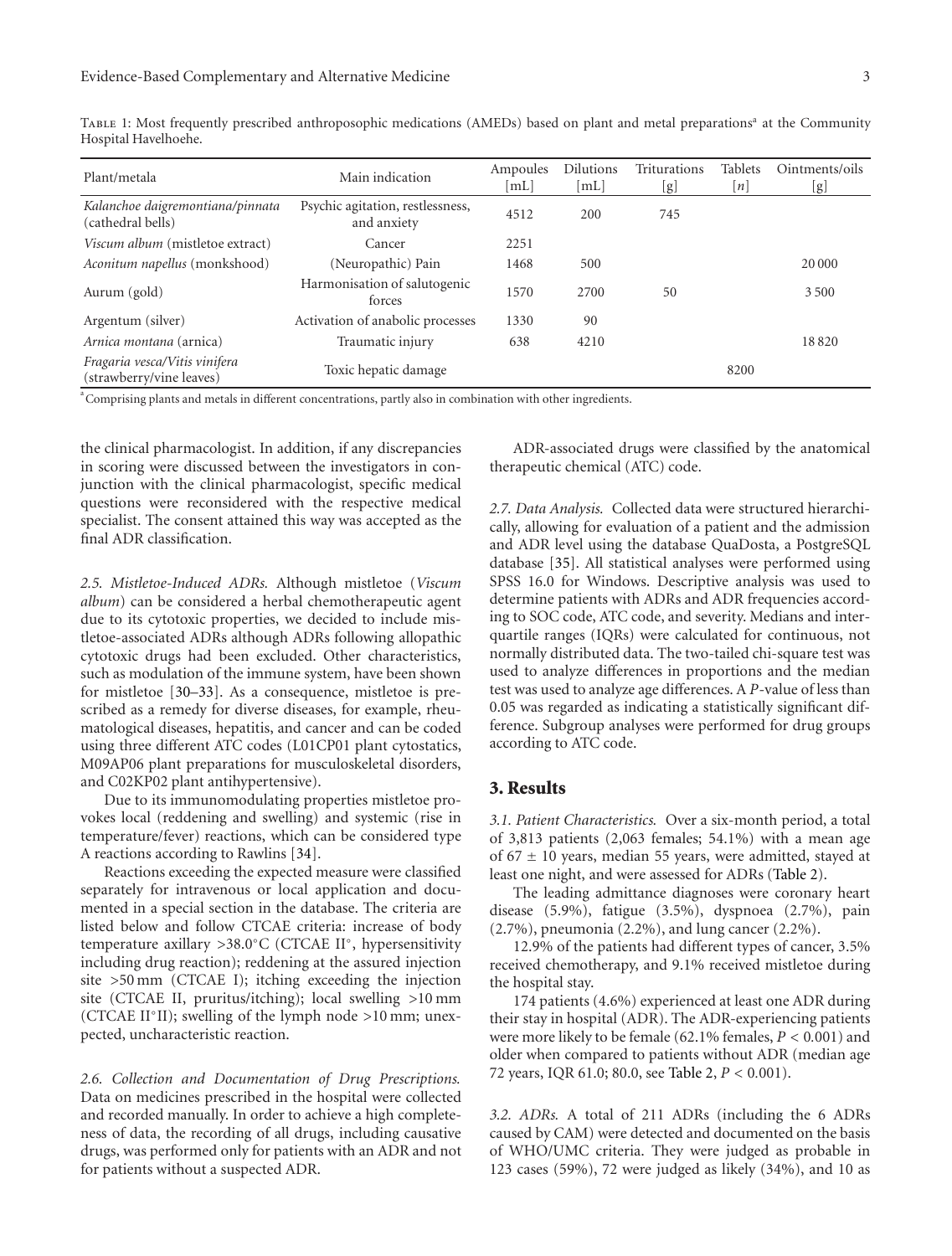Table 2: Demographic data of admitted patients and of patients suffering from ADRs<sup>a</sup>.

|                                               | Patients with ADR   | Hospitalized patients |  |  |
|-----------------------------------------------|---------------------|-----------------------|--|--|
| Number $(\% )$                                | 174(4.6)            | 3813                  |  |  |
| Gender $(n \text{ male}/n)$<br>female, $\%$ ) | $43/131 (62.1)$ **  | 1750/2063(54.1)       |  |  |
| Age (median, IQR)                             | 72, 61.0; 80.0 $**$ | 67, 55.0; 77.0        |  |  |

<sup>a</sup>Multiple hospitalizations of the patients were counted as separate cases of the same patient. ∗∗*P <* 0*.*001 all hospitalized versus patients with ADR.

definite (5%). This assessment was in good accordance with the Naranjo scoring, where 105 ADRs were considered probable (49.8%), 99 possible (46.9%), and seven as highly probable (3.3%).The greater number of ADRs with *<sup>n</sup>* <sup>=</sup> <sup>184</sup> (84.4%) were identified as type A reactions.

Distribution of severity and seriousness of ADR is shown in Table 3. The majority of ADRs were of severity grades II and III and 26.1% were deemed serious according to [36] (see Table 3). Of these 55 serious ADRs, 33 led to a prolongation of the hospital stay and 20 were life threatening or potentially life threatening. Eleven patients with serious ADRs did not fully recover, two patients died: one from acute renal failure (vancomycin and gentamicin) and one from Salmonella sepsis (prednisolone).

All 156 nonserious ADRs abated without sequelae and the outcome of four patients was unknown.

The organ systems mainly affected were the gastrointestinal tract ( $n = 110, 52\%$ ; main symptoms: diarrhea  $n = 23$ , constipation  $n = 22$ , nausea  $n = 18$ , GI-bleeding  $n = 8$ , and gastric ulcer  $n = 6$ ), the CNS ( $n = 35$ , 17%; main symptoms: vertigo  $n = 7$ , somnolence  $n = 5$ , and headache  $n = 3$ ), and psychiatric disorders (*<sup>n</sup>* <sup>=</sup> 24, 11.4%; main symptoms: psychosis  $n = 3$ , disorientation  $n = 2$ , and aggressiveness  $n =$ 2). The most frequent adverse effects overall were diarrhea, constipation, nausea, and antibiotic-associated diarrhea.

*3.3. Drugs Associated with ADRs.* Altogether 389 (multiple nominations possible) drugs were associated with 211 ADRs. All drugs causing the ADRs were initiated in the hospital. The most common groups of ADR-related drugs were antiinfectives ( $n = 124, 32\%$ ) followed by opiates ( $n = 45, 12\%$ ), cardiovascular drugs (*<sup>n</sup>* <sup>=</sup> 59, 12.3%), steroids (*<sup>n</sup>* <sup>=</sup> 35, 9%), and antithrombotics  $(n = 34, 8.7\%)$  (see Table 4).

*3.4. ADRs Associated with AMED Medication.* Altogether only six CAM-associated ADRs were detected. All associated medicaments were AMEDs. According to the CTCAE scale, all ADRs were grade II and none were serious. All patients had recovered from these ADRs at the time of discharge. Table 5 shows details of AMED-associated ADRs. Assuming that approximately 58% of all patients admitted during the surveillance period received AMED, only 0.27% (6 of 2212 AMED-exposed patients) suffered an AMED-associated ADR.

All three mistletoe reactions (erythema and fever) occurred between 18 and 24 hours after injection, as well as

Table 3: Characterization of adverse drug reactions (ADRs) of hospital in-patients according to severity grade and seriousness.

| ADR characteristics            |            |
|--------------------------------|------------|
| Total number identified        | 211        |
| Severity grade CTCAE $(n, \%)$ |            |
| II/III                         | 191, 90.5% |
| <b>IV/V</b>                    | 19, 9.5%   |
| Serious $(n, %)$               | 55, 26.1%  |

the erythema after the injection of *Equisetum*, *Formica*, *Arnica,* and *Levisticum*.

The maculopapular exanthema after hepatodoron (*Fragaria vesca*/*Vitis vinifera*) affecting both forearms appeared two days after the first oral application of the drug and was considered a type IV reaction. The skin eruption appearing on the chest of the patient about 5 hours after the first oral application of *Gentiana*, *Bryophyllum,* and metamizole was judged to be a type II (cytotoxic) reaction.

#### **4. Discussion**

To our knowledge, this is the first prospective study on the burden of adverse drug reactions (ADRs) in a hospital, where patients are treated with standard drugs and complementary and alternative medicine (CAM). In this specific case, most patients were treated with anthroposophic medicine (AMED). In order to demonstrate the comprehensiveness of our detection method, ADRs caused by conventional drugs were also captured. In comparison with the literature, the estimation of 4.6% of all hospitalised patients with ADRs in our study is comparable to the results of a systematic review from 2002 by Wiffen and colleagues [37], who estimated an ADR incidence of 3.7% worldwide from studies undertaken after 1985. Our results also compare well with findings of Moore et al. on internal medicine wards where 6.6% of all patients suffered from ADRs [38]. However, Lazarou at al. estimated an ADR incidence of 10.9% in their meta-analysis of 39 prospective studies undertaken in American hospitals between 1966 and 1996 [15]. We excluded ADRs associated with chemotherapy, which are generally expected and also not recorded in some of the studies [37, 39]. Fattinger et al. report the ADR incidence of 11% in two Swiss hospitals, which is reduced after the exclusion of chemotherapyinduced ADRs to 8% [40].

When looking at drug classes responsible for ADRs, our results also correspond to data in the literature, where antibiotics, opioids, antithrombotics, and cardiovascular agents are the most frequently documented drugs associated with ADRs in hospitalized patients [39].

Discrepancies in results of all ADR studies are well known, mainly methodological differences have been found responsible and were thoroughly investigated and described [37, 39, 41]. Taken together, nature and frequency of the ADRs in our study compare well with data published in the literature for a comprehensive collection of ADRs in hospitals and prove the reliability of our approach.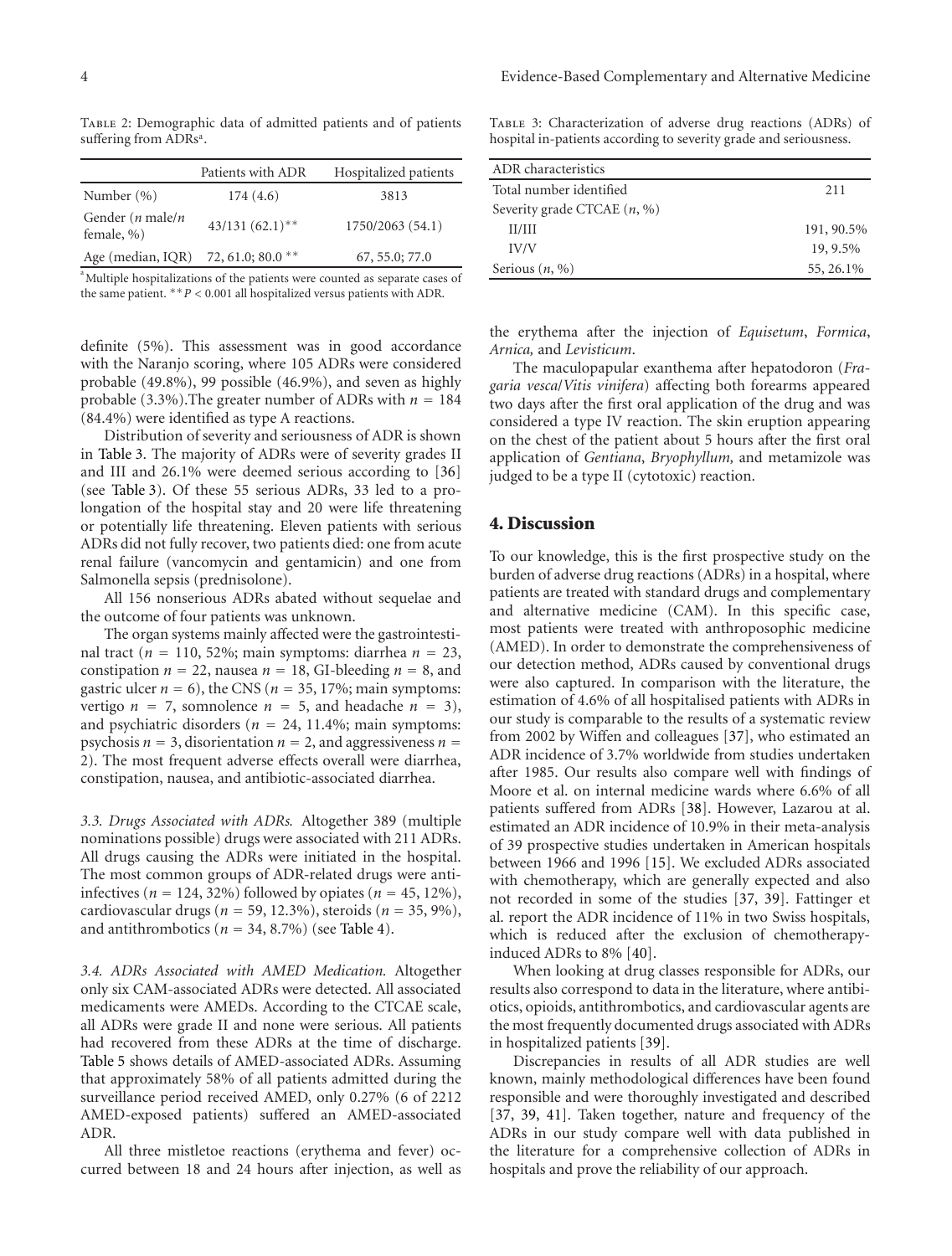| Drug group (ATC-Code)                                           | No $(\% )$<br>ADRs                                                                                | Drugs (number of ADRs for each<br>causative drug)                                                                                       | Adverse drug reactions main<br>symptoms                                                                                                                                                                                               | CTCAE severity<br>upgrade $(n)$                                          |  |
|-----------------------------------------------------------------|---------------------------------------------------------------------------------------------------|-----------------------------------------------------------------------------------------------------------------------------------------|---------------------------------------------------------------------------------------------------------------------------------------------------------------------------------------------------------------------------------------|--------------------------------------------------------------------------|--|
| Opioids (N02A)                                                  | 35                                                                                                | Morphine (23), fentanyl (4),<br>tramadol (4), oxycodone/naloxone<br>$(1)$ , hydromorphone $(1)$ ,<br>oxycodone (1), and piritramide (1) | Constipation (19), nausea (9),<br>nightmares (3), itching (1),<br>disorientation (1), seizure (1),<br>vomiting $(1)$ , emesis $(1)$ ,<br>hyperacusis (1), sedation (1), and<br>haemolytic anaemia (1)                                 | Grade II (28)<br>grade III (7)                                           |  |
| Penicillin/beta-lactamase<br>inhibitors (J01C)                  | Sultamicillin (17), piperacillin (14),<br>40<br>combactam (8), and amoxicillin (1)                |                                                                                                                                         | Diarrhoea (10), C.<br>difficile-associated diarrhoea (6),<br>nausea (3), dyspnoea (2), emesis (2)<br>allergic reactions (2), drug eruption<br>$(1)$ , renal failure $(1)$ , and vaginal<br>mycosis (1)                                | Grade II (22)<br>grade III (17),<br>and grade IV $(1)$                   |  |
| Cephalosporin/<br>Carbapenem (J01D)                             | Cefuroxime (23), ceftriaxone (10),<br>36<br>and imipenem/cilastatin (3)                           |                                                                                                                                         | C. difficile-associated diarrhoea<br>$(12)$ , diarrhoea $(6)$ , drug eruption<br>(6), anaphylactic reaction grade III<br>$(1)$ , seizures $(1)$ , tongue swelling<br>(1), angioedema (1), renal failure<br>$(1)$ , and collapse $(1)$ | Grade II (16),<br>grade III (16),<br>grade IV (3),<br>grade V(1)         |  |
| Corticosteroids for<br>Systemic Use (H02AB)                     | Prednisolone (7), dexamethasone<br>$(4)$ , prednisone $(5)$ , and<br>17<br>methylprednisolone (1) |                                                                                                                                         | Hyperglycaemia (10), psychotic<br>reaction $(2)$ , confusion $(1)$ ,<br>hypertension (1), cephalgia (1),<br>secondary sepsis (1), gastric ulcer<br>$(1)$ , and oesophagitis $(1)$                                                     | Grade II $(2)$ ,<br>grade III (11),<br>grade IV (4),<br>and grade $V(1)$ |  |
| Platelet aggregation<br>inhibitors excluding<br>heparin (B01AC) | 24                                                                                                | Clopidogrel (6) and ASA (18)                                                                                                            | Bleeding (11), anaemia (2),<br>abdominal pain (1), gastric ulcer<br>$(1)$ , and gastritis $(1)$                                                                                                                                       | Grade II (14),<br>grade III (4),<br>and grade IV (6)                     |  |
| Loop diuretics (C03CA)<br>16                                    |                                                                                                   | Furosemide (10) and torasemide (6)                                                                                                      | Renal failure acute or chronic (12),<br>hypotension (2), exsiccosis (2),<br>itching (1), uraemia (1),<br>pemphigoid reaction (1), and<br>electrolyte disorder (1)                                                                     | Grade II (9),<br>grade III (4)<br>grade IV (1),<br>and grade $V(2)$      |  |
| Quinolones (J01M)                                               | 15                                                                                                | Levofloxacin (7), ciprofloxacin (7),<br>and moxifloxacin (1)                                                                            | C. difficile-associated diarrhoea (2),<br>diarrhoea (2), and increase in GT<br>(2), alkaline phosphatase (2),<br>vertigo (1), seizure (1), and<br>constipation $(1)$                                                                  | Grade II (6) and<br>grade III (9)                                        |  |
| Macrolides (J01F)                                               | 13                                                                                                | Clarithromycin (9) and<br>clindamycin (4)                                                                                               | C. difficile-associated diarrhoea (5),<br>diarrhoea (3), membranous colitis<br>$(1)$ , drug fever, $(1)$ allergic reaction<br>$(1)$ , and drug eruption $(1)$                                                                         | Grade II (7) and<br>grade III $(6)$                                      |  |
| Heparin group (B01AB)                                           | 10                                                                                                | Enoxaparin $(8)$ and heparin $(2)$                                                                                                      | Bleeding (10)                                                                                                                                                                                                                         | Grade II (6),<br>grade III $(2)$ ,<br>and grade IV $(2)$                 |  |
| Oral Antidiabetics (A10B)                                       | Metformin (8) and exenatide (3)<br>11                                                             |                                                                                                                                         | Diarrhoea (7), meteorism (4),<br>abdominal pain (1), nausea (1), and<br>acute renal failure (1)                                                                                                                                       | Grade II (10)<br>and grade III (1)                                       |  |

TABLE 4: Drugs most frequently associated with the identified adverse drug reactions (ADRs)<sup>a</sup>.

<sup>a</sup> Multiple drugs may be attributed to one or more symptoms, as well to severity grades (CTCAE).

*4.1. ADRs Associated with the Use of AMED.* Our main concern was the investigation of the burden of ADRs occurring in hospitals associated with AMED.

We detected six AMED-associated ADRs (2.8% of ADRs) in approximately 0.27% of AMED-exposed patients, all of which were of mild severity (CTCAE grade II), and none of which were serious.

In three cases, the ADR-suspected drugs were mistletoe extracts associated with three ADRs, all with a probable causality; a rise in temperature *>*38.5◦C was recorded for two cases, whereas a local reaction with swelling and reddening in a diameter of  $8 \times 8$  cm was observed in the other. All these reactions appeared after the first administration of the extracts to the patients. The detection of only three reactions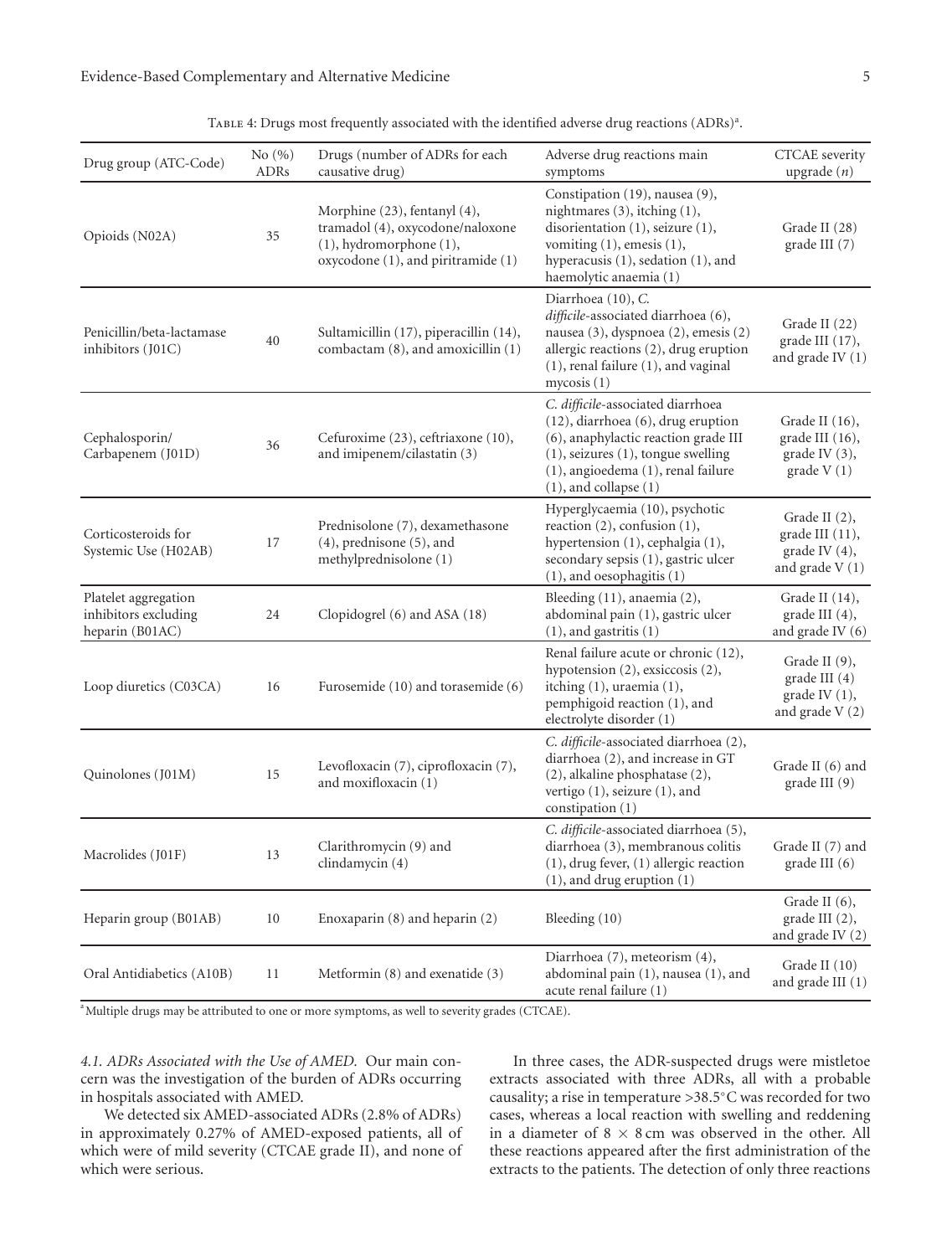| Indication           | Patients<br>age, sex | Drug ingredient and<br>route of application   | Concomitant medication<br>also possibly related* and<br>route of application | ADR                                                                             | Type of<br><b>ADR</b> | Causality |
|----------------------|----------------------|-----------------------------------------------|------------------------------------------------------------------------------|---------------------------------------------------------------------------------|-----------------------|-----------|
| Rheumatoid arthritis | 62, f                | Equisetum/Formica s.c.                        | Arnica/levisticum s.c.                                                       | Local skin reaction<br>(erythema)                                               | B                     | Probable  |
| Rheumatoid arthritis | 62, f                | Mistletoe plant extract <sup>al</sup><br>S.C. |                                                                              | Local skin reaction<br>(erythema) $(8 \times 8 \text{ cm})$                     | A                     | Probable  |
| Mesothelioma cancer  | 65, m                | Mistletoe plant extract <sup>a2</sup><br>S.C. |                                                                              | Temp. $>38.6^{\circ}$ C; Local<br>skin reaction (erythema)<br>$15 \times 10$ cm | $\mathsf{A}$          | Probable  |
| Breast cancer        | 41, f                | Mistletoe plant extract <sup>a3</sup><br>S.C. | Pamidronate, i.v                                                             | Temp. $39.6^{\circ}$ C                                                          | A                     | Possible  |
| Chronic hepatitis C  | 35, f                | Fragaria vesca/Vitis<br>vinifera p.o.         |                                                                              | Maculopapular<br>exanthema forearms                                             | B                     | Possible  |
| Depression           | 53, f                | Gentiana, Bryophyllum<br>p.o.                 | Metamizole p.o.                                                              | Drug eruption                                                                   | B                     | Possible  |

Table 5: Adverse drug reactions (ADRs) caused by complementary and alternative medicine (CAM) drugs.

\* Drugs for which the causal relationship to the same ADR was also considered to be possible; <sup>a1</sup>Iscucin salicis A; <sup>a2</sup>Abnoba viscum fraxini 20 mg; <sup>a3</sup>Helixor M 1 mg. s.c.: subcutaneous, p.o.: per os, i.v. and intravenous.

fulfilling these criteria appears to be rather low. This is probably due to the fact that local reactions of mistletoe are an indicator of the immunomodulatory action and seen as desired reactions and therefore are not identified and documented as exceptional events or even ADRs.

Unfortunately, we cannot perform a precise incidence calculation from our data since the exact number of patients exposed is unknown. Even in the case that all 492 patients in our cohort with a diagnosis of cancer received mistletoe, 0.61% of these patients (3/492) have experienced an ADR. This calculation probably underestimates the true incidence. A comparison with the literature shows that the abovedescribed ADRs are reported in most studies of mistletoe therapy (mostly concerning tumour patients) and are also listed in the new summary of product characteristics of the products (SPC of Helixor, Abnoba, Iscucin and Iscador). In the case of Abnoba f.ex., ADR rates between 0.9 and 47% (including local and systemic ADRs) were reported [42]. According to a clinical study of Büssing et al. 21% of patients treated with mistletoe developed an erythema *>*3 cm [43].

As mistletoe extract is a drug quite frequently administered in anthroposophic medicine and the most frequently prescribed complementary drug in oncology (approx. 12 mio. daily doses in 2007 in Germany) [44], this clinically important ADR should be a matter of reporting. Indeed the drug safety database of the Drug Commission of the German Medical Association (AkdA) includes a list of 113 reports of 349 suspected ADRs in connection with mistletoe administration up to April 2010 (personal communication). The sources of these reports include spontaneous reporting as well as systematic research. Unfortunately, causality is not uniformly assessed, and, in many cases, multiple medications were administered, thus hampering a clear correlation of ADRs and mistletoe.

There is some evidence that the local reactions and probably also the systemic ADRs (mostly elevated temperature) are dose dependent and disappear with dose reduction, whereas the individual dose causing an ADR differs widely between patients and even the same patient may react in a different way to different mistletoe preparations [45]. Almost all reported ADRs had a mild course resulting in complete recovery [42].

The three other cases of ADRs possibly associated with AMED occurred in a local reaction (erythema) following the subcutaneous injection of *Equisetum* and *Formica* and of *Arnica* and *Levisticum*. After the readjustment to oral administration of these drugs, the erythema declined. Hepatodoron (*Fragaria vesca*/*Vitis vinifera*) is one of the most frequently prescribed AMEDs in our hospital (roughly 1640 daily doses during the study period, considering the regular prescription of 4–6 tablets per day) and it is classified as a possible causative for the maculopapular exanthema. From 1990 to April 2010 two suspected ADRs from spontaneous reporting are listed for hepatodoron in the above-mentioned database of the Drug Commission of the German Medical Association.

Another ADR-suspected AMED from the list of most frequently used AMEDs was bryophyllum together with gentiana. As they were administered concomitantly with metamizole, a drug frequently associated with exanthema, the causality was classified as only possible.

In summary, all ADR-suspected AMEDs belong to the most frequently administered drugs in our hospital. Except ADRs following mistletoe injections, which are classified as probable in all cases, the causality for the other AMEDs was considered as only possible.

#### **5. Limitations**

The exclusion of chemotherapy-induced ADRs could have led to an underrating of ADRs caused by drugs given concomitantly to chemotherapy. This would apply in our study preferably to ADRs occurring after the frequently coadministered mistletoe. However, the symptoms caused by mistletoe, consisting mainly of local erythema at the injection site, differ strongly from the symptoms caused by chemotherapy (e.g., nausea, vertigo) and should not be missed.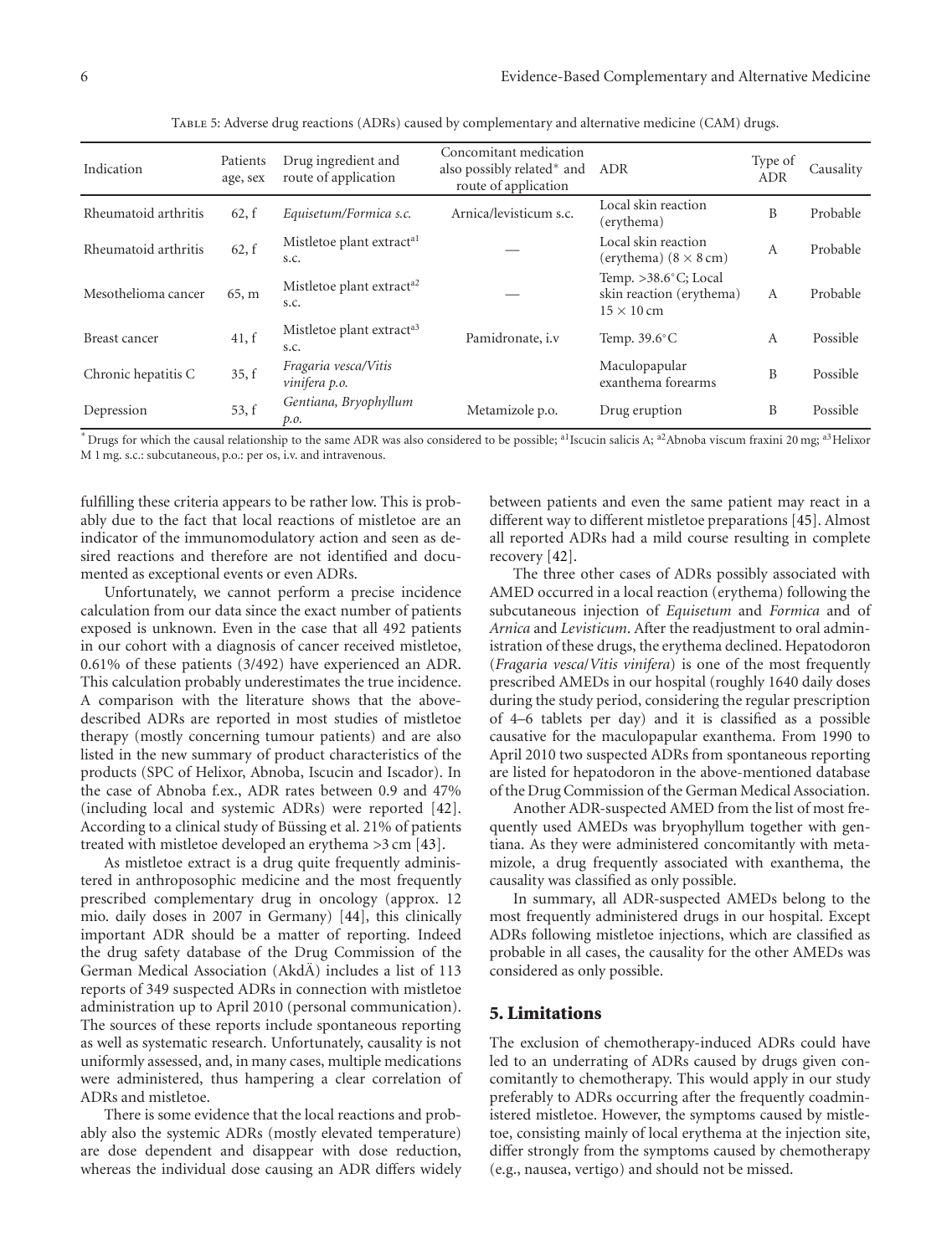Evidence-Based Complementary and Alternative Medicine 7

Unfortunately, we were unable to document the medications of all patients comprehensively, precluding an exact estimation of incidence of ADRs per prescriptions or patients exposed. Moreover, in the case of AMEDs, neither dose nor duration of therapy can be standardized, as described (e.g., in the case of the pronounced interindividual reactions of patients to different doses and/or preparations of mistletoe). Therefore, a simplified calculation using the concept of daily drug doses (DDD) would give an unreliable and imprecise estimate of exposure.

As case definition and causality assessment of ADRs is an issue in all studies estimating ADRs, we undertook several measures to provide for a reliable assessment, that is, two independent physicians used two algorithms in parallel and in case of disagreements a third assessor and/or medical specialist was involved.

Finally, this study unlike others was not designed to assess effects or efficacy of AMEDs [46].

#### **6. Conclusion**

Despite the skepticism towards CAM and AMEDs [47], our data show that ADR surveillance is possible and a reasonable safety profile of AMEDS can be assumed. ADRs associated with allopathic medication detected in our study were comparable with regard to incidence and nature to published data, underlining the comprehensiveness of our prospective survey.

In summary, our results suggest that ADRs caused by AMEDs occur only with a low incidence and produce mainly mild to moderate symptoms. Since mistletoe extracts were the predominantly used AMEDs in this cohort of patients, most ADRs were associated with mistletoe extracts. This study showed the difficulties to comprehensively document the complete medications of all patients. Thus interpretation of our results must be done with great caution.

#### **Acknowledgment**

This study was supported by a grant from the University of Witten/Herdecke and Software AG Foundation.

#### **References**

- [1] B. B. O'Connor, C. Calabrese, E. Cardeña et al., "Defining and describing complementary and alternative medicine," *Alternative Therapies in Health and Medicine*, vol. 3, no. 2, pp. 49–57, 1997.
- [2] O. Caspi, L. Sechrest, H. C. Pitluk, C. L. Marshall, I. R. Bell, and M. Nichter, "On the definition of complementary, alternative, and integrative medicine: societal mega-stereotypes vs. the patients' perspectives," *Alternative Therapies in Health and Medicine*, vol. 9, no. 6, pp. 58–62, 2003.
- [3] S. P. Myers and P. A. Cheras, "The other side of the coin: safety of complementary and alternative medicine," *Medical Journal of Australia*, vol. 181, no. 4, pp. 222–225, 2004.
- [4] M. H. Farah, R. Edwards, M. Lindquist, C. Leon, and D. Shaw, "International monitoring of adverse health effects associated with herbal medicines," *Pharmacoepidemiology and Drug Safety*, vol. 9, no. 2, pp. 105–112, 2000.
- [6] I. S. Cantor and S. Rosenzweig, "Anthroposophic perspectives in primary care," *Primary Care*, vol. 24, no. 4, pp. 867–887, 1997.
- [7] H. J. Hamre, C. Becker-Witt, A. Glockmann, R. Ziegler, S. N. Willich, and H. Kiene, "Anthroposophic therapies in chronic disease: the Anthroposophic Medicine Outcomes Study (AMOS)," *European Journal of Medical Research*, vol. 9, no. 7, pp. 351–360, 2004.
- [8] W. Otto, *Remedies for Typical Diseases: Concerning the Remedies Developed by Rudolf Steiner Using New Concepts and New Methods*, Mercury Press, Spring Vailley, NY, USA, 1996.
- [9] IAAP, T.I.A.o.A.P. *Anthroposophic Pharmaceutical Codex APC*, 2005, http://www.iaap.org.uk/.
- [10] H. J. Hamre, C. M. Witt, A. Glockmann, W. Tröger, S. N. Willich, and H. Kiene, "Use and safety of anthroposophic medications in chronic disease: a 2-year prospective analysis," *Drug Safety*, vol. 29, no. 12, pp. 1173–1189, 2006.
- [11] E. Jeschke, T. Ostermann, C. LüKe et al., "Remedies containing asteraceae extracts: a prospective observational study of prescribing patterns and adverse drug reactions in German primary care," *Drug Safety*, vol. 32, no. 8, pp. 691–706, 2009.
- [12] S. Pourseyed, F. Fattahi, Z. Pourpak et al., "Adverse drug reactions in patients in an Iranian department of internal medicine," *Pharmacoepidemiology and Drug Safety*, vol. 18, no. 2, pp. 104–110, 2009.
- [13] E. C. Davies, C. F. Green, S. Taylor, P. R. Williamson, D. R. Mottram, and M. Pirmohamed, "Adverse drug reactions in hospital in-patients: a prospective analysis of 3695 patientepisodes," *PLoS ONE*, vol. 4, no. 2, Article ID e4439, 2009.
- [14] P. A. Thürmann, "Detection of drug-related adverse events in hospitals," *Expert Opinion on Drug Safety*, vol. 2, no. 5, pp. 447–449, 2003.
- [15] J. Lazarou, B. H. Pomeranz, and P. N. Corey, "Incidence of adverse drug reactions in hospitalized patients: a meta-analysis of prospective studies," *Journal of the American Medical Association*, vol. 279, no. 15, pp. 1200–1205, 1998.
- [16] C. Kongkaew, P. R. Noyce, and D. M. Ashcroft, "Hospital admissions associated with adverse drug reactions: a systematic review of prospective observational studies," *Annals of Pharmacotherapy*, vol. 42, no. 7-8, pp. 1017–1025, 2008.
- [17] D. W. Bates, N. Spell, D. J. Cullen et al., "The costs of adverse drug events in hospitalized patients," *Journal of the American Medical Association*, vol. 277, no. 4, pp. 307–311, 1997.
- [18] M. Tabali, E. Jeschke, A. Bockelbrink et al., "Educational intervention to improve physician reporting of adverse drug reactions (ADRs) in a primary care setting in complementary and alternative medicine," *BMC Public Health*, vol. 9, article 274, 2009.
- [19] S. Schneeweiss, J. Hasford, M. Göttler, A. Hoffmann, A. K. Riethling, and J. Avorn, "Admissions caused by adverse drug events to internal medicine and emergency departments in hospitals: a longitudinal population-based study," *European Journal of Clinical Pharmacology*, vol. 58, no. 4, pp. 285–291, 2002.
- [20] CTCAE, *Common Terminology Criteria for Adverse Events v3.0 (CTCAE)*, 2003, http://ctep.cancer.gov/protocolDevelopment/ electronic applications/docs/ctcaev3.pdf.
- [21] I. R. Edwards and J. K. Aronson, "Adverse drug reactions: definitions, diagnosis, and management," *The Lancet*, vol. 356, no. 9237, pp. 1255–1259, 2000.